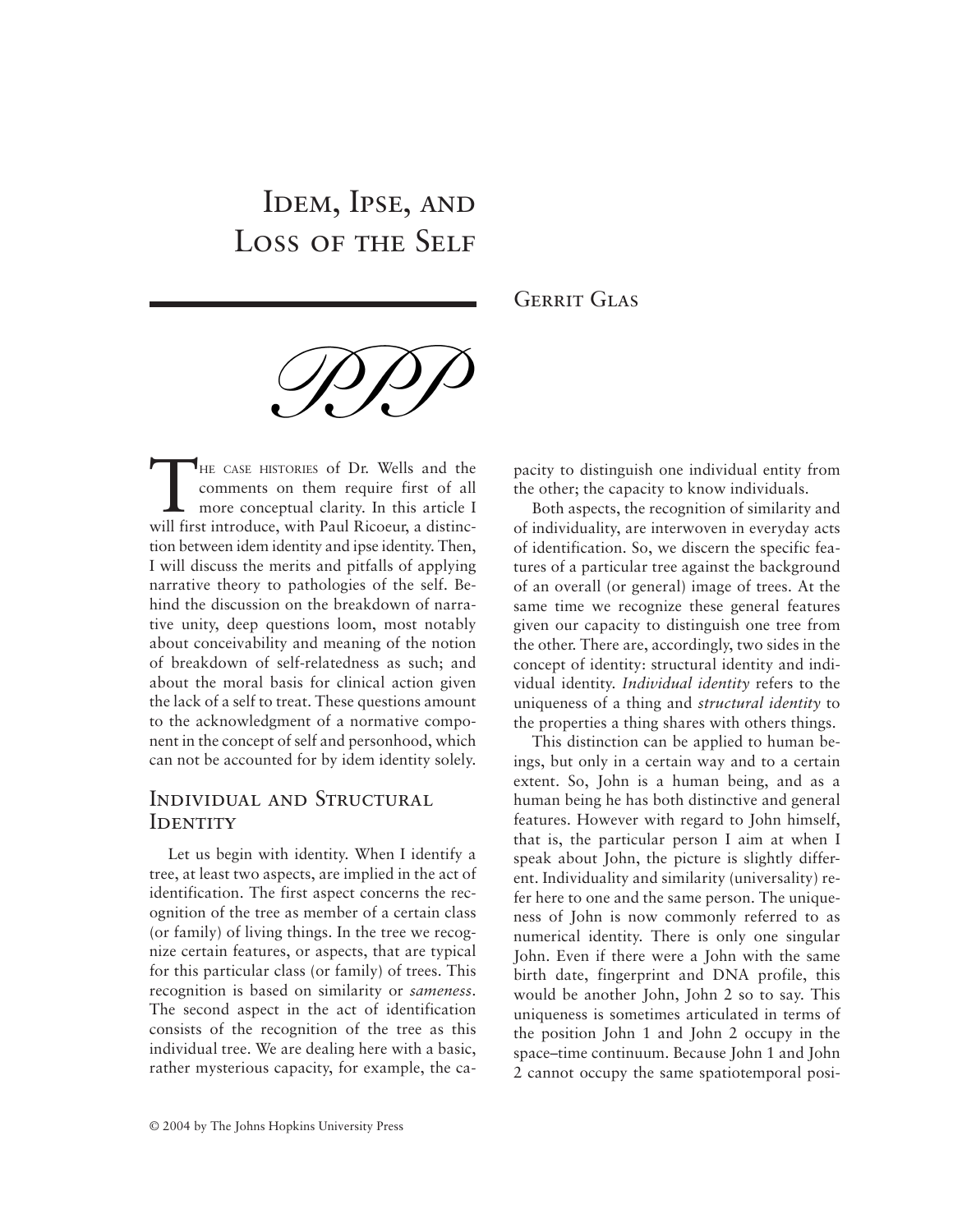tion, they must be separate, two distinct entities. This is of course a limited view on uniqueness of persons; so, we will have to say more about this in a moment.

The structural (or general) characteristics of John, the John-ness of John so to say, is commonly called qualitative identity. *Qualitative identity* consists of the sum of all those enduring properties which could serve as criterion to distinguish John from other persons in the world. Qualitative identity, however, does not completely coincide with structural identity, mentioned earlier. This is obvious from the fact that the Johnness of John refers to those structural (enduring, general) properties for which only this particular John qualifies, whereas the human being-ness of John refers to the properties John shares with all other human beings. So, in those cases in which the structural dimension of identity refers to only one entity, for instance in the case of the Johnness of John, the emphasis is not on intersubject similarity but on intrasubject similarity. This intrasubject similarity refers to continuity in time and to the sameness of a particular pattern of properties of one individual.

### IDEM AND IPSE

In a discussion about the nature of personhood, the French philosopher Paul Ricoeur has criticized the simplicity and one-sidedness of the distinction between numerical and qualitative identity when it is applied to the identity of persons. In a rich and complex volume, titled *Oneself as Another* (Ricoeur 1990), he offers an alternative view on personhood, by pointing to the self-referring nature of the self. Apart from numerical and qualitative identity—aspects of identity in their own right—he distinguishes the notion *ipse,* that is, oneself as a reflexive structure, as a self that exists by relating to itself. It is important to note, here, that *reflexive* primarily refers to self-relatedness and not to conscious self-reflection. Both numerical and qualitative identity belong to the sphere of the idem, that which remains the same, or that which shows sameness of features in the course of time.

So, in what sense does the ipse differ from numerical and qualitative identity? When it comes to idem identity, there is basically no difference between things and persons, according to Ricoeur. This is because the theorist is primarily concerned, here, with similarity and sameness. In other words, at this level of understanding, the question "what am I?" cannot be distinguished from the question "who am I?" The human person, however, is not a thing in the world.<sup>1</sup> He is not a thing that re-acts, but someone who acts and speaks and, in doing so, gives testimony of being a self-understanding being. It is by the act of self-designation that persons express who they are. The answer to the question "Who am I" gives another quality to both singularity and sameness—to singularity in that it is only me who can be responsible for acts done by me; and to sameness in that I remain myself by being faithful to my promises. The ipseity of the person brings us, therefore, into the sphere of faithfulness and personal responsibility, of the values and norms we adhere to.

The self-referential nature of the I–self relationship may imply, of course, conscious selfreflection. However, self-reflection is not a necessary condition for having a relation with oneself. This truism seems to be ignored by Woody (2003). By interpreting the reflexive structure of the narrative as a form of conscious self-reflection of the narrator, he is left with an extremely narrow conception of the narrative, in which the narration is always "too late" and by definition "after the fact." Woody's conception of the narrative denies the relevance of implicit self-reference. In doing so, he ignores a rich tradition of Anglo-Saxon philosophy of language (Austin, Ryle, Searle, Grice), which converges with (strands of the) hermeneutical approach (Ricoeur, Taylor). When Austin makes a distinction between constatives and performatives, he acknowledges the role of the subject of speaking. In performative language it is not the statement as such, the verbal fact, which refers, but the speaker who is meaning something by speaking. Speaking is doing by saying. This means—roughly—that the who (who speaks) implicitly refers to himself in the speech act.2 Description is, indeed, by definition after the fact and, therefore, too late. However, there is much more to narration than description. The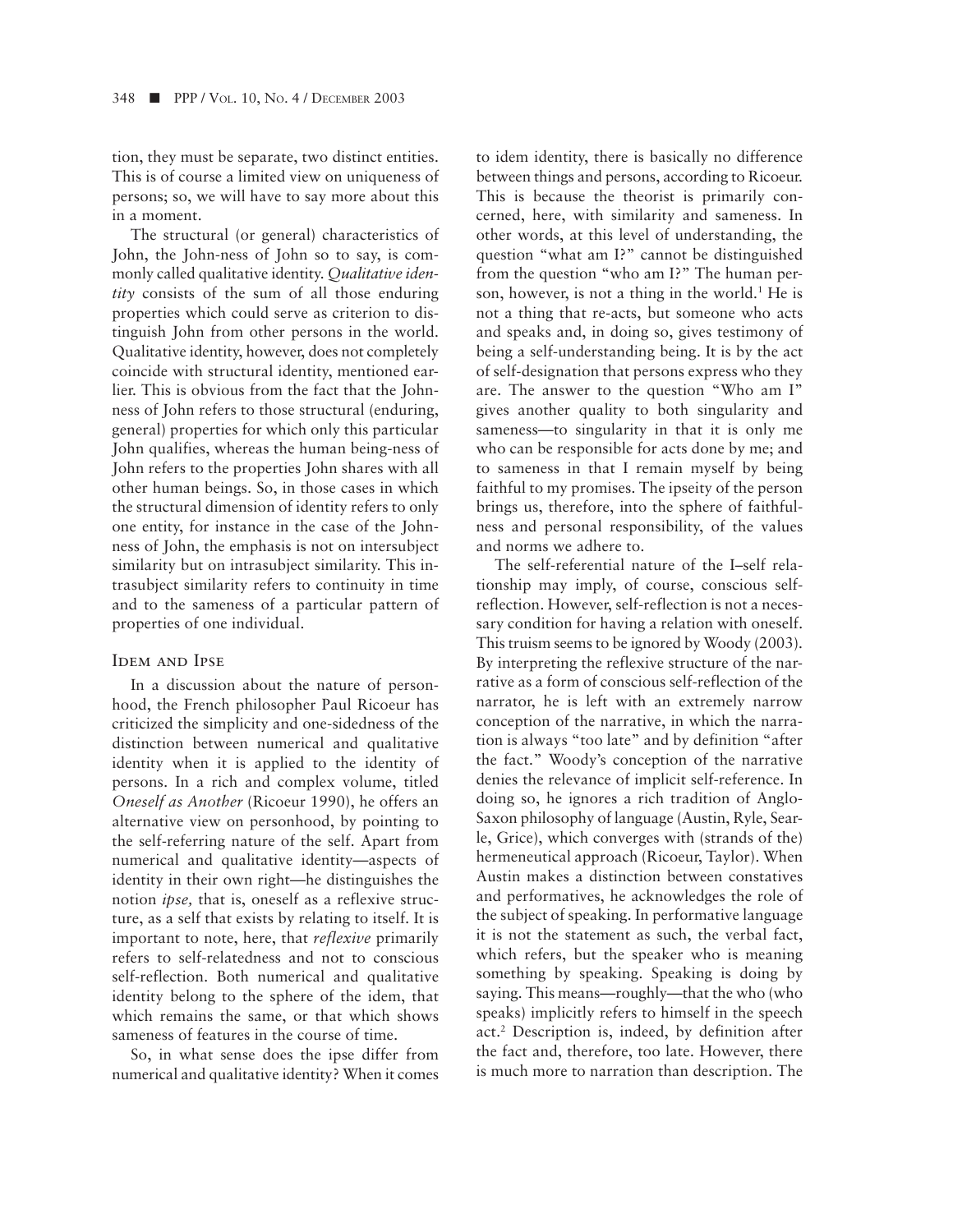narrative is at the threshold of fact and fiction and provides, therefore, a large laboratory for moral thought experiment and the imaginary trying out of alternative life scenarios. The narrative is a way to express what one values and expects. It both presupposes and construes its own context and tradition. It both represents and construes the facts of one's life. By doing so, the narrative inscribes, with itself, the narrator in the course of a larger history. Telling is finding and anchoring one's place in the world. Clearly, self-reference at the level of narration is much deeper and more complicated than self-reference at the level of performatives. However, both converge with respect to the inevitability of implicit self-reference.

# Psychopathology and Narrative **THEORY**

The debate on psychopathology and the self is intriguing and confusing. Difficulties amount, however, when this discussion is moulded within the conceptual framework of narrative theory. We have to take into account, then, that there are different versions of narrative theory, with each their particular opinion about the limits of narrative unity and the nature of narrative identity.<sup>3</sup> Should the narrative self be conceived of as real, imaginary, verbal, or merely the by-product of a mental production process? These questions and issues are important, but I must put them aside, here. Let me simply state that, in my opinion, the most significant contribution of narrative theory for the understanding of the self consists in the bridge functions it fulfils

- between sameness (idem) and self-reference (selfhood; ipse) (1), and
- between facts and valuations (2).

With respect to (1): the character in a story refers to sameness. The character, however, is also part of the plot, which itself is unfolded by the spontaneity of the character. Self-hood develops in the interplay between character and plot.

With respect to (2): stories tell what we experience and think. In stories we imagine how things could have been and what we (nevertheless) expect. In the way we describe the world and our lives in it, we reveal our preferences and values.<sup>4</sup>

The answer to the question at what point narrative unity breaks down, depends on one's conception of narrative theory. Rejecting the multiple–multiplex distinction of Owen and Flanagan, Phillips suggests that the condition in which real breakdown occurs is schizophrenia and not dissociative identity disorder. I am inclined to agree with this position. Mary, with her multiple dissociations, is still able to tell a story about her different states. For Joanne, the girl with schizophrenia, the narrator is in the process of leaving at age 16 and has apparently gone 6 years later. Strong affects and mental disorganization may have their impact on narrative unity, Phillips says. There are, indeed, cases in which the existence of narrative structure, even at a prereflective level, may be questioned. Phillips is extremely careful, however, to avoid all too-firm conclusions with respect to narrative unity on the basis of these cases. Rightly so, I think. Disorderedness is not enough to deny narrative unity to a subject. It is the other way around: Dr. Wells' patients challenge rationalistic and traditional metaphysical notions of a unified self, whether conceived of as transcendental ego (or consciousness) or as substance. The story of these patients asks for a conception of the self "that transcends the limits and loss of narrative identity," according to Phillips. There is the deep intuition, that even when all narrativizing has gone, as in Alzheimer patients, there is something that should not be violated, a "residual personhood" (Phillips 2003). This dimension of personhood transcends the sphere of self-determination and sees personhood from a second person perspective, that is, the perspective of who I am in the eyes of others.

Woody's main concern is not the breakdown of narrative unity, but the adequacy of narratives as such in representing the loss and dividedness of the self. Woody says that "If the self is the product of narrative, then there should be no narratives of the loss of self" and "the loss of the self would require a failure of narrative" (2003, X). Certainly Woody's narrow conception of the narrative as a nonmetaphorical, discursive report about facts of life plays a role here. I will put aside this point, here, and will also not address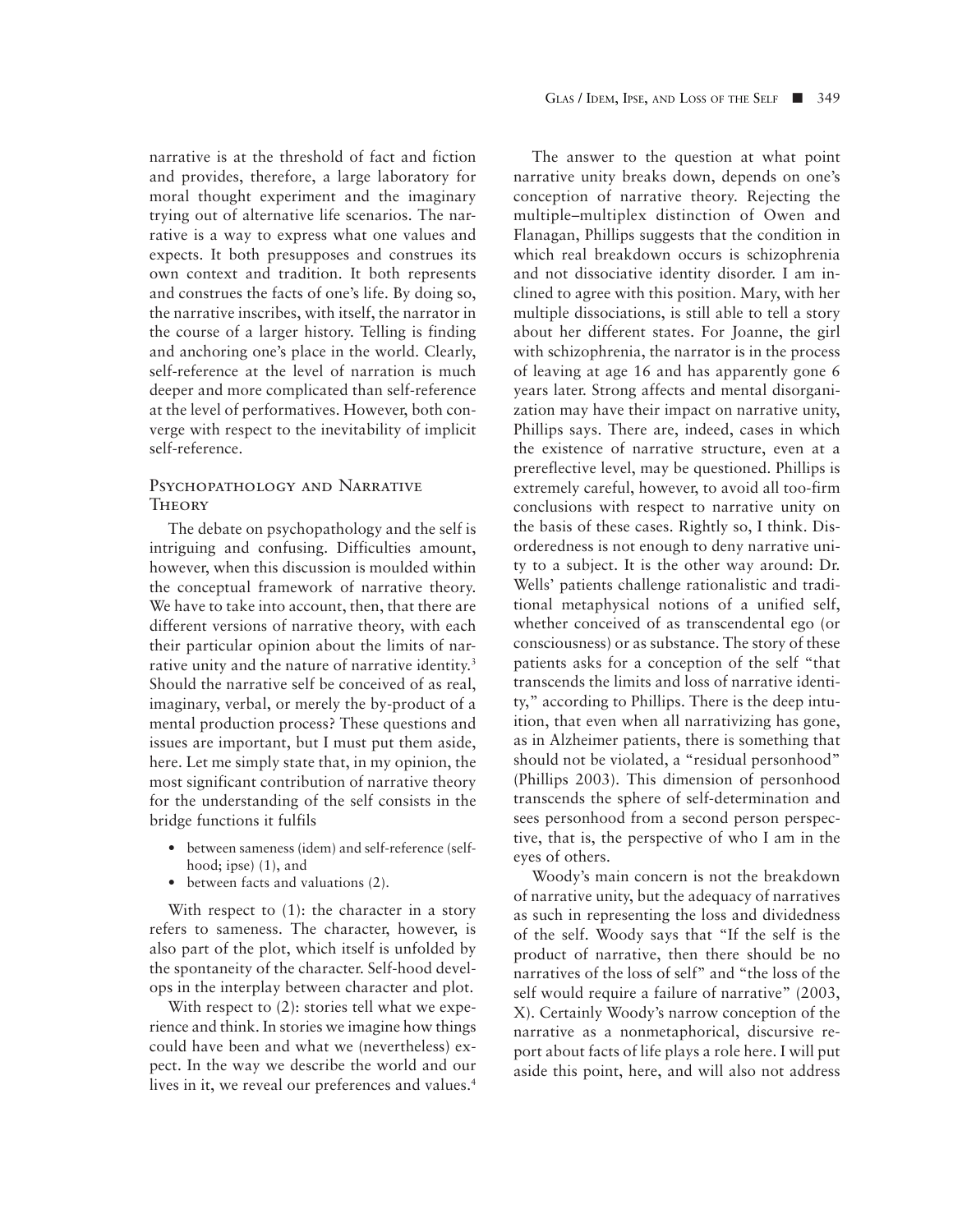the issue of where to locate the failure: in narrative capacity or in failing constraints and conflicting motives as Woody suggests. His remarks, however, can be used to highlight areas of concern with a wider impact:

- (a) the conceivability and meaning of the notion of breakdown of self-relatedness as such (whether located in narration, reflection, emotion, imagination or, even, self-transcendence); and
- (b)the issue of the moral basis for clinical action given the lack of a self to treat.

Intense affect may, at first sight, be considered as a limiting case of the concept of self-relatedness. Severe anxiety, for instance, distances the patient from her self, to the extent that any contact with oneself is lost, as in some cases of psychotic anxiety. What remains is chaos. Here, we stumble on a deep divergence: from a first-person (inside) perspective total breakdown of self-relatedness can presumably not be experienced, because experience, no matter how distorted, requires a minimal amount of contact with oneself and, therefore, self-relatedness. From a thirdperson (outsider) perspective total breakdown of self-relatedness, ultimately, escapes from the judgment of the observer, because it cannot be observed. Self-relatedness is not merely a fact in the world. It is, basically, a condition to be presupposed in order to endorse a set of minimal moral claims about what it is to be a person.

This brings us to the second issue concerning the (moral) basis for clinical action given the lack of a self to treat. The above account on selfrelatedness can now be related to what Kennett and Matthews remark on agency. In Kennett and Matthews's view psychiatric conditions are disorders of agency. Agency means *autonomy,* which is defined as "the capacity for self-control and competent deliberation over time" (2003, X). This rationalist conception of agency, of course, has some difficulties with cases like the patients of Dr. Wells. Kennett and Matthews recognize this difficulty at the end of their paper, when they ask whether there is anything to restore, if there is no unified agent to start with. If there is no self to restore, why then restore at all? They respond that "the restorative nature of the treatment is to type, not to a previous well-state the patient possessed" (2003, X). It is, consequently, not the patient, but his functions that need restoration.. Kennett and Matthews refer to congenital conditions (hypothetically, in the same class of disorders) in which nobody suggests to refrain from pursuing treatment. This is, I think, either an unclear or a self-defeating example. The authors suggest that the congenitally ill person seeks help. But how is this possible if there is no agency left? The comparison with absence of agency in extreme psychiatric conditions fails in case the congenitally ill person seeks help, which is, after all, a manifestation of agency. Consequently, this part of the argument at least lacks clarity. In the other situation—when the person does not seek help, but is brought by others and his functions are restored—the legitimacy of treatment is not established by the sole fact of restoration of function, but by the interpretation of dysfunction (and its restoration) from a larger perspective of well-being, by others. This interpretation has a strong normative component, especially when applied to this particular ill person. This normative component cannot be accounted for by the concept of function (in a narrow sense) and/or the use of statistics.<sup>5</sup>

# Idem and Ipse in the Case Histories

Let me come back briefly on Dr. Wells' patients. In terms of idem identity—the enduring intra-subject properties of the person—many of them seem to have undergone dramatic changes. Given one's definition of personhood, this change may lead to loss of the self, that is, a loss of sameness, not singularity. Mister Jones suffers from bipolar disorder. He loses himself for a while, regains his old self (at least according to his wife), but likes only "half of his replacement" (Wells 2003, X). Terms like *new, old,* and *replacement* belong to the category of sameness and its corollary, difference. Edward, the 14 year-old boy, has difficulty delineating what is inside his mind and what is outside it. He reports that he can go on living only after his great and terrifying thoughts have been brought back to fatigue, dizziness, and stomach pain. His inner space seems too large; the boundaries of this space are blurred. Only after redefining this in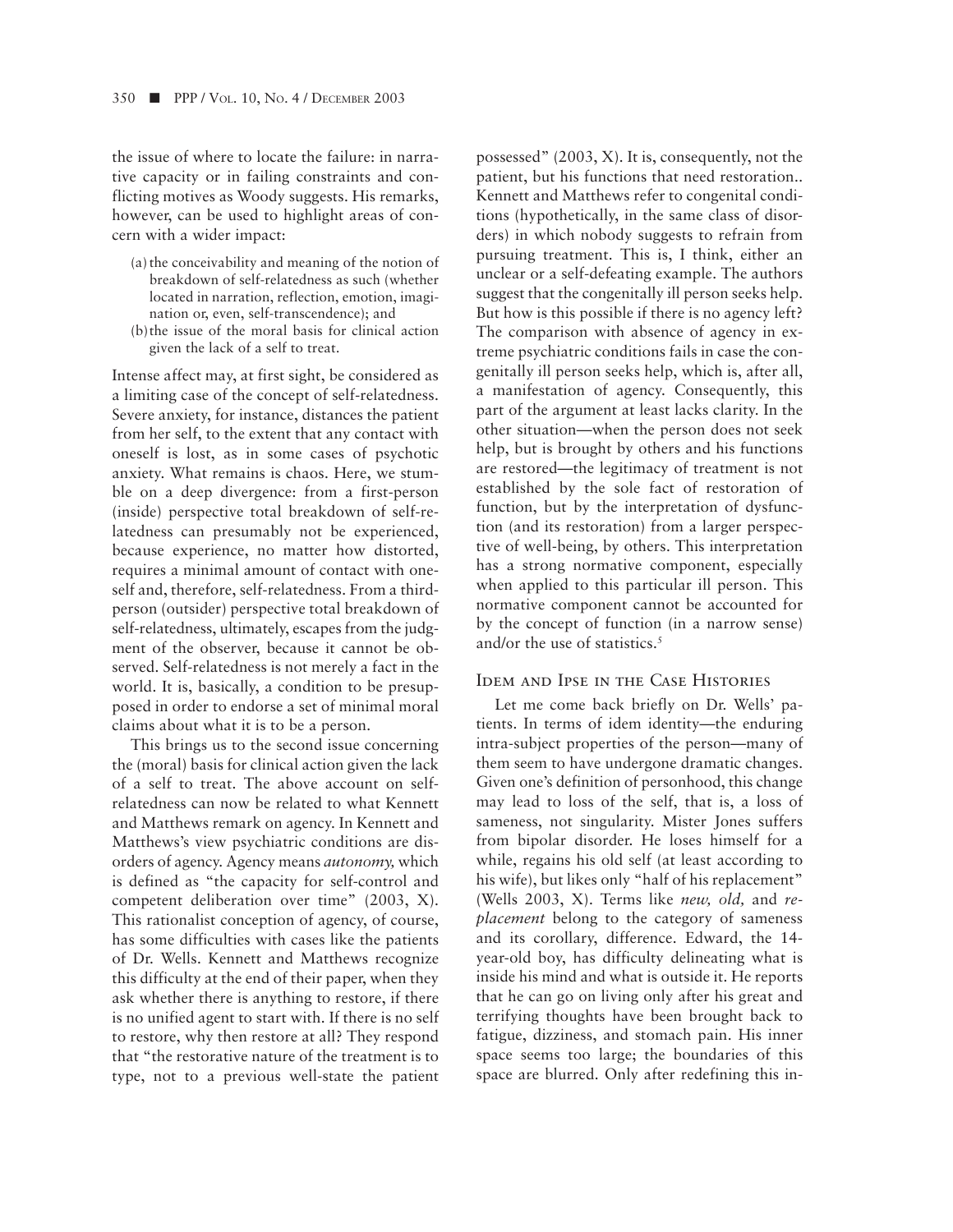ner space does he feel not lost any longer. This redefinition can be interpreted as the establishment of idem identity.

Mary's problem can also be captured as a problem of self-definition. The circle of inner selves is simply too large to "see the whole thing from any one spot" (p. X). We could also say that her core self is her blind spot, it avoids being seen, although Mary is also longing for recognition and for being with another person. Her *I* is the limit of her inner world, it is not an entity within that world.<sup>6</sup> It is only by reification and compartmentalization that she can inhabit this world—which in a formal sense differs not very much from what the epistemological subject does in knowing the outside world. Joanne, finally, the girl in an early stage of schizophrenia, shows a more extreme example of this reification when she says: "Where I was is filled with noise and voices, and there's—it's a small area, the brain, but there's a huge emptiness there that I used to fill" (wells 2003, X). Joanne's inner quasi-spatiotemporal self is almost vanished. She has left the place she inhabited, a place that is now occupied by strangers (noise and voices). She is nowhere and cannot find her self again. Even her brain has nothing to go by. It is like an empty shell. Change is here referred to, again, in terms of sameness and difference.7

In terms of ipse identity the picture is different, I think. All patients suffer from a sense of loss. However, they are all capable of reporting about this loss. This suggests that the discontinuity is only relative and partial, not absolute. Even the sense of discontinuity of 16-year-old Joanne is experienced as such. This suggests that there is still a sense of selfhood, or, at least, a sense of how continuity could feel.

What to say about Joanne at age 22? Her situation is a thought experiment in vivo: where does the erosion of idem identity threaten ipse identity? And what does this say about the nature of ipseity? This paper has suggested that ipseity presupposes recognition by others. When self-deliberation and narration fail, ipseity is confirmed by the way others see me. With this, a new domain of normative evaluation is opened up, which surpasses notions like self-expression and self-determination and ask for second-person perspective notions like connectedness, solidarity, and altruism.

## Concluding Remarks

The previous paragraphs suggested that, in the end, we should not treat the I–self relationship as a kind of epistemic subject–object relationship in which the I is the subject and the self the object. It is in the I–self relationship itself that new qualities emerge and that deeper layers come to expression, paradoxically even more and stronger if the patient's capacities for selfdetermination are damaged. These qualities and layers come to the surface when the patient allows himself to be challenged—by his self and by others—by what does not fit in his life project. Appropriation of one's existence means finding an attitude toward what seems to be not-me in my life, connecting to the other-ness in my existence (cf. Taylor 1989). Being recognized by others is the fundamental basis on which this lifelong process of appropriation builds forth.

## **NOTES**

1. To complicate matters further, there are situations in which it makes sense to speak of the selfrelatedness of nonhuman entities like stones, plants, and animals. This can be illustrated with the category of change: when a stone changes, this could be explained as a change in the relationship of the stone (at a particular moment) with itself (at a later moment). Traditionally, this relationship has been conceived as one between a thing (substance) and its functions or properties. Change is, then, a change in qualities or properties of a thing. The notion of self-relatedness differs from this ontological conception in the sense that it does not need the concept of substance (as carrier of functions and/or qualities) and restricts itself to the definition of the relations of intrasubject qualities and functions. We need not explore this, here. For, no matter how we metaphysically conceive change, we are here again in the sphere of idem identity; that is, in the sphere of similarity and dissimilarity of qualities and combinations of qualities.

2. Strictly speaking, speech act theory may be interpreted as merely denoting that "in the meaning of the sentence the fact of its utterance is reflected" (as Ricoeur quotes Récanti; Ricoeur 1990, 47). The reflexivity of the utterance would, then, be attributed to the utterance itself, and does not refer to a self with intentions.